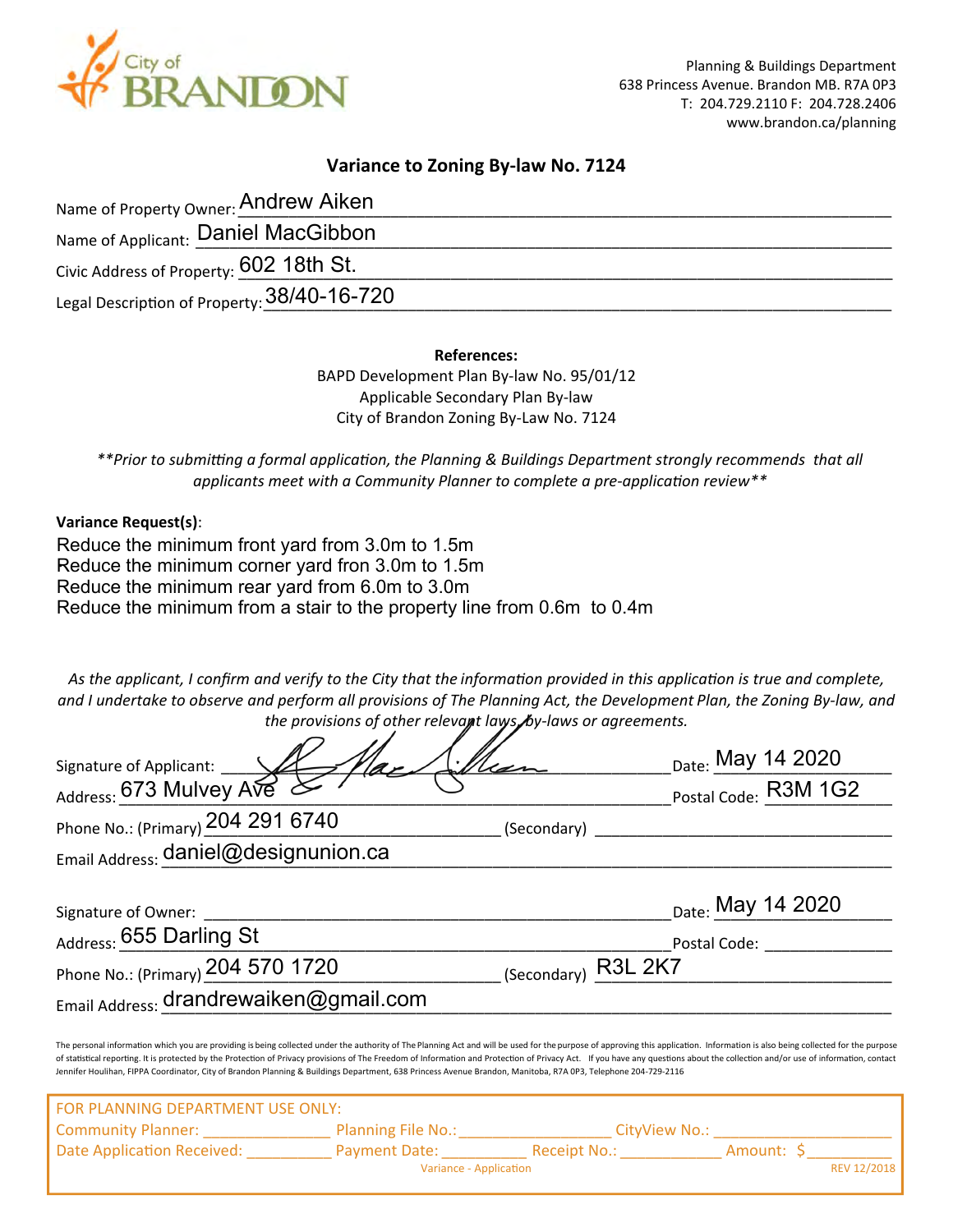

Planning & Buildings Department 638 Princess Avenue. Brandon MB. R7A 0P3 T: 204.729.2110 F: 204.728.2406 www.brandon.ca/planning

# **Letter of Authorization**

### Date:

May 14 2020

City of Brandon To: Planning & Buildings Department 638 Princess Avenue Brandon, MB R7A 0P3

RE:

602 18th st (38/40-16-720) (address or legal description of application)

I (We) hereby give authorization to:

**Daniel MacGibbon** 

(Applicant's name)

To apply for a development application for the above address.

Registered Owner(s) on the Current Status of Title:

Foresight Real Estate LTD.

May 14 2020

| Name (Print) | Name (Signed) | Date |
|--------------|---------------|------|
| Name (Print) | Name (Signed) | Date |
| Name (Print) | Name (Signed) | Date |
| Name (Print) | Name (Signed) | Date |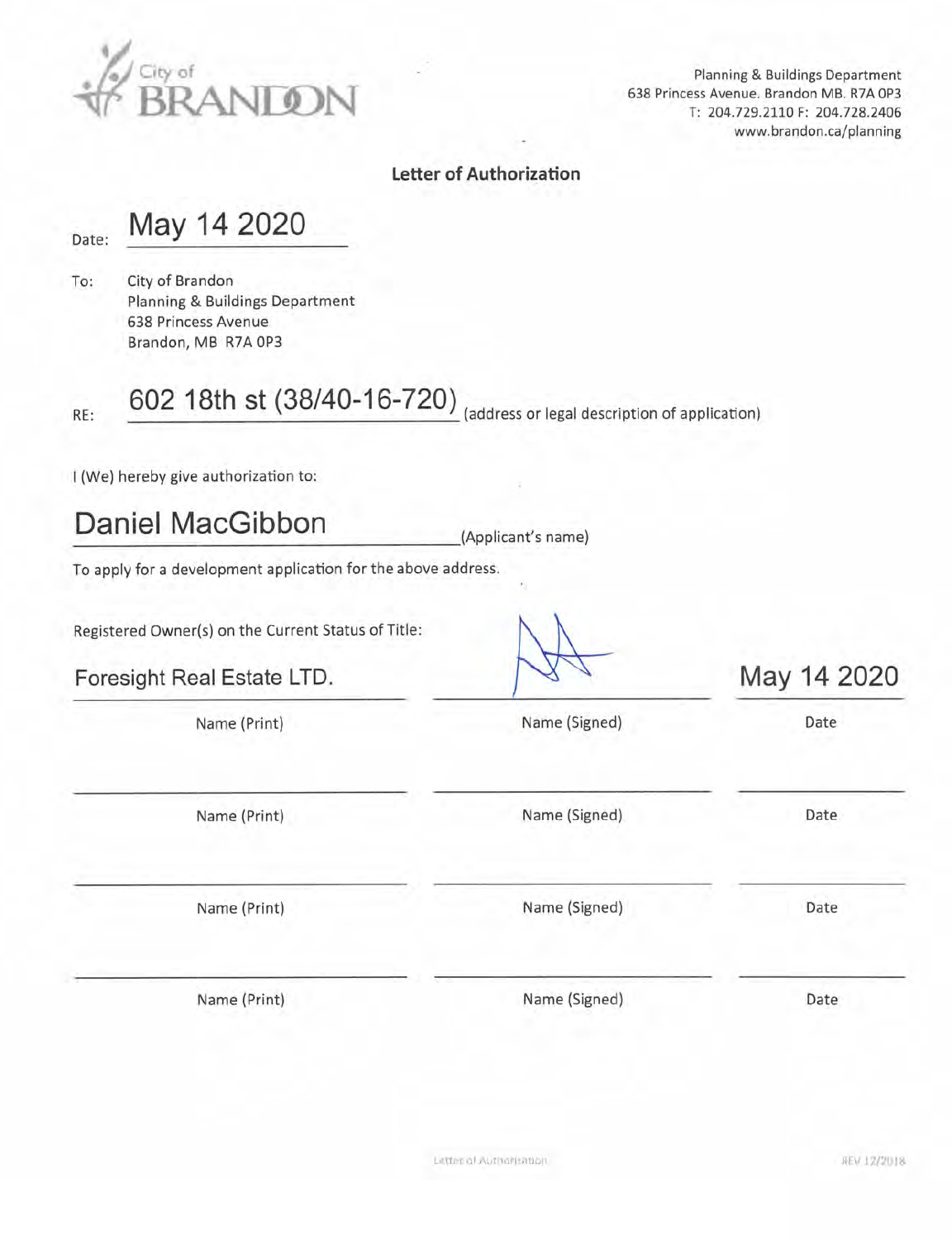

673 Mulvey Winnipeg, MB **R3M1G2** 204 284 6911

# **ARTICULATED DESIGN UNION**

May 14, 2020

City of Brandon Planning & Building Department

RE: 602 18<sup>th</sup> St. Letter of Intent

We are proposing to build a new multi use development at 602  $18<sup>th</sup>$  St in Brandon Manitoba (38/40-16-720). The intent is to demolish the existing 2 buildings and build one new 2 story building with 200 $m^2$  of main floor commercial and 9 51 $m^2$  1 bedroom residential units on the second story. For the construction of our proposed building we are requesting the following variances:

- 1. Reduce the minimum front yard from 3.0m to 1.5m
- 2. Reduce the minimum corner yard fron 3.0m to 1.5m
- 3. Reduce the minimum rear yard from 6.0m to 3.0m
- 4. Reduce the minimum from a stair to the property line from 0.6m to 0.4m

602 18th St location makes it ideal for a mixed-use development. It is a corner lot with influences from the residential neighbourhood behind it, commercial across and adjacent to it, and close proximity to the Ear Oxford School. Best efforts were made to explore the reuse of the existing buildings for our clients purpose, but research and exploration have determined the existing brick building is already contrary to the Brandon Building By-Law and provided no means for Accessible use of the commercial space to those with motor disabilities (wheel chair access etc). The single family house on the property was also not worth renovating as its potential use does not align with the commercial nature of the rest of the buildings on the block.

The proposed two story development will locate all required parking onsite for both the residential and commercial components. The requested variances are the minimum required modifications to the zoning by-law to build a new building that can service the area and be an asset to the building owner.

 $\searrow$  of title pilon

Daniel MacGibbon (Applicant)

# designunion.ca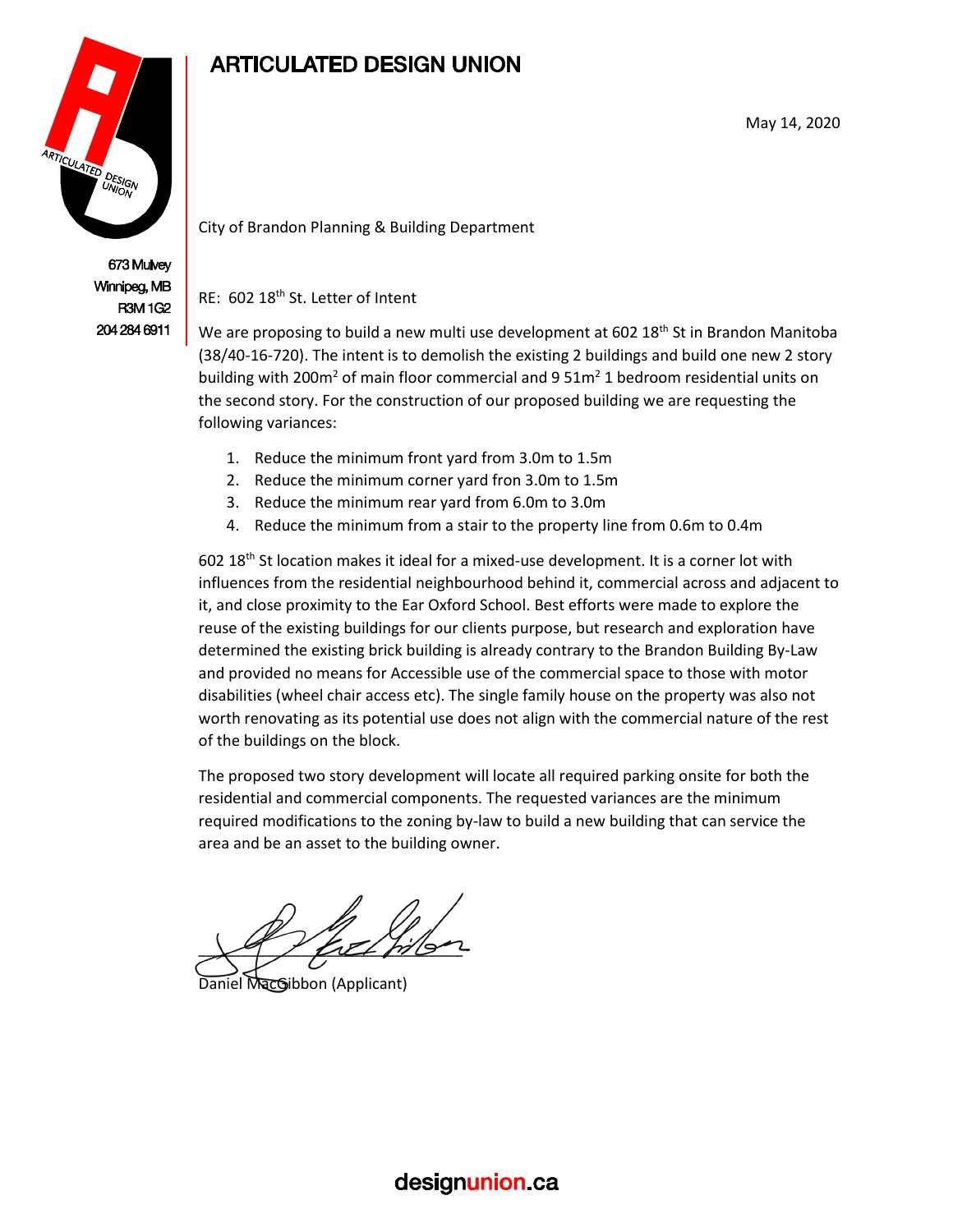



|                                                                                             |                      |              | Md                                         |
|---------------------------------------------------------------------------------------------|----------------------|--------------|--------------------------------------------|
|                                                                                             | Facades 3d           | Drawn by:    | 00:S1:S1<br>Author                         |
| <b>Articulated Design Union</b>                                                             | Project Address:     | Date:        | $020Z/V1/G$<br>$0QQQV/V1/G$<br>$0QQV/V1/G$ |
|                                                                                             | 602 18th St. Brandon | Scale:       |                                            |
| 673 Mulvey Ave Winnipeg, MB. R3M 1G2<br>Phone: (204) 284-6911<br>emali: info@designunion.ca | 38/40-16-720         | Page Number: | A100                                       |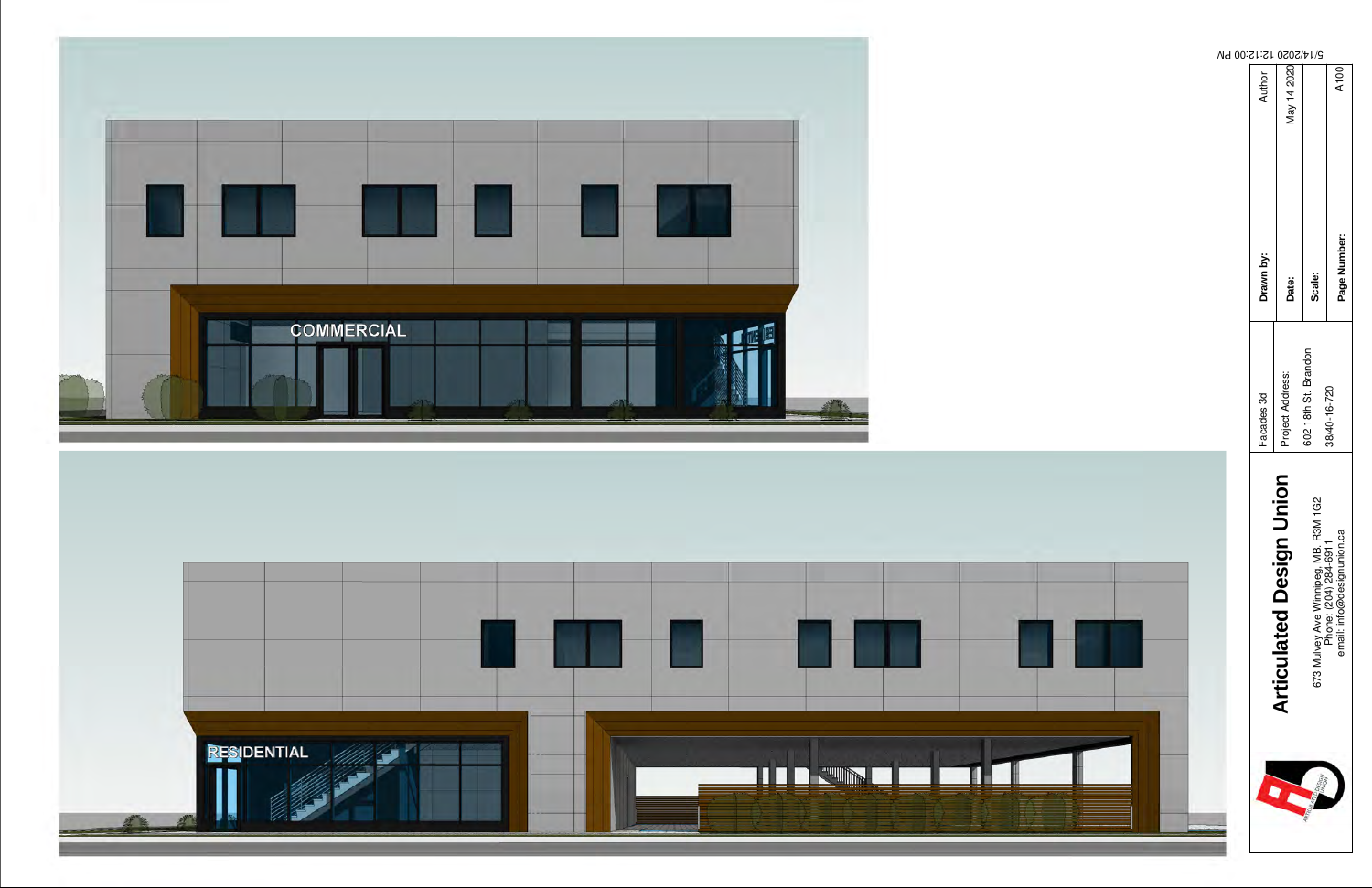|                                           | M9 10:S1:S1 0202\4/5 |               |                                 |                      |                                                                                             |
|-------------------------------------------|----------------------|---------------|---------------------------------|----------------------|---------------------------------------------------------------------------------------------|
|                                           |                      | Author        | May 14 2020                     | 1:100                | A101                                                                                        |
|                                           |                      | Drawn by:     | Date:                           | Scale:               | Page Number:                                                                                |
|                                           |                      | McTavish Ave. | Project Address:                | 602 18th St. Brandon | 38/40-16-720                                                                                |
| T.O. Parapet<br>8.53<br>T.O. Roof<br>7.32 |                      |               | <b>Articulated Design Union</b> |                      | 673 Mulvey Ave Winnipeg, MB. R3M 1G2<br>Phone: (204) 284-6911<br>email: info@designunion.ca |
| Level 2<br>4.27                           |                      |               |                                 |                      |                                                                                             |
| Level 1<br>0.00                           |                      |               |                                 |                      |                                                                                             |



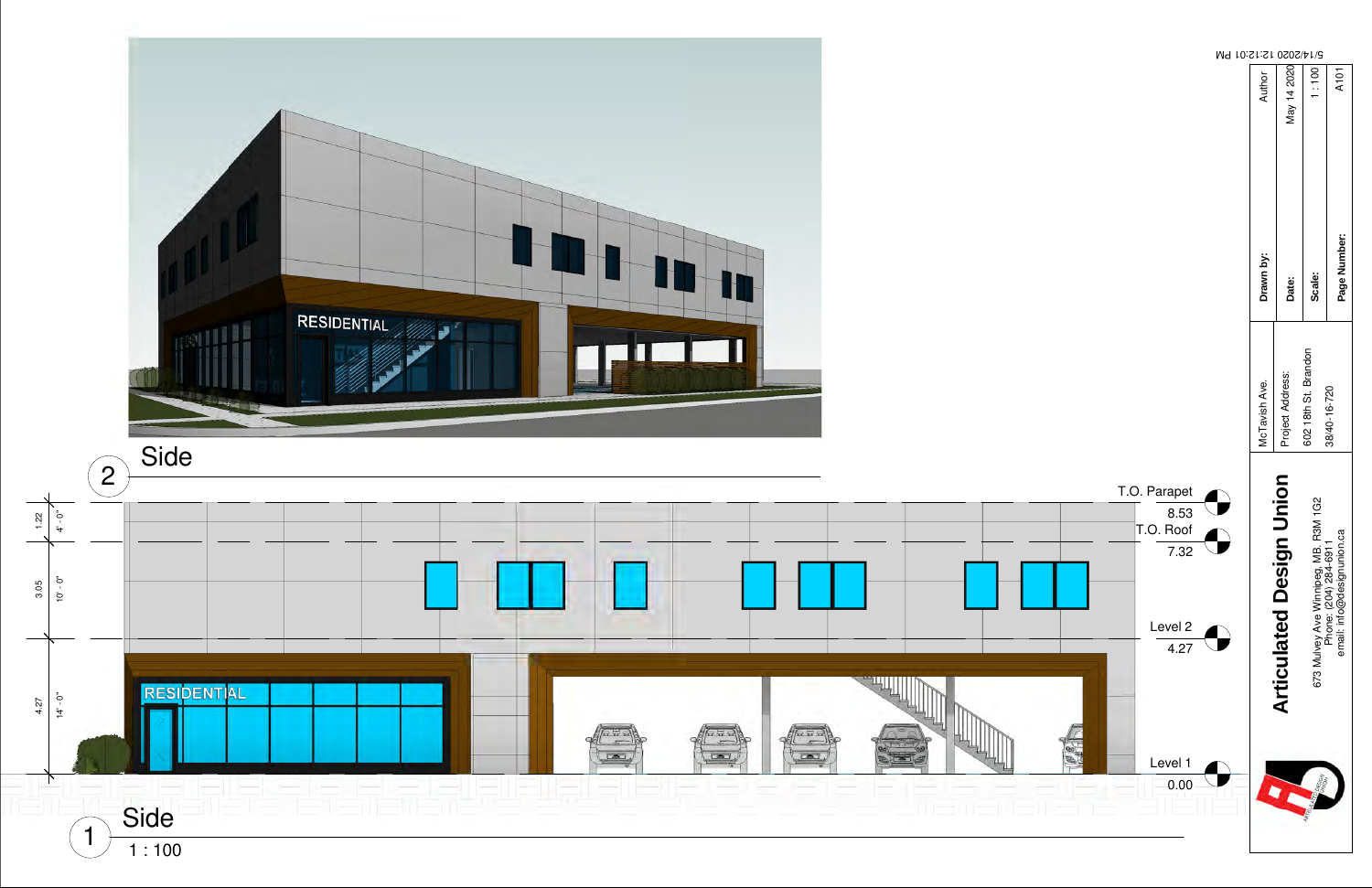| Author<br>Drawn by: | May 14 2020                          | 1:100                                                                         | A102<br>Page Number:       |
|---------------------|--------------------------------------|-------------------------------------------------------------------------------|----------------------------|
| John Bracken Hwy.   | Date:<br>Project Address:            | Scale:<br>602 18th St. Brandon                                                | 38/40-16-720               |
|                     | agn Union<br><b>Articulated Desi</b> | <b>MB. R3M 1G2</b><br>673 Mulvey Ave Winnipeg, MB. F<br>Phone: (204) 284-6911 | email: info@designunion.ca |
|                     |                                      |                                                                               |                            |

#### 5/14/2020 12:12:02 PM



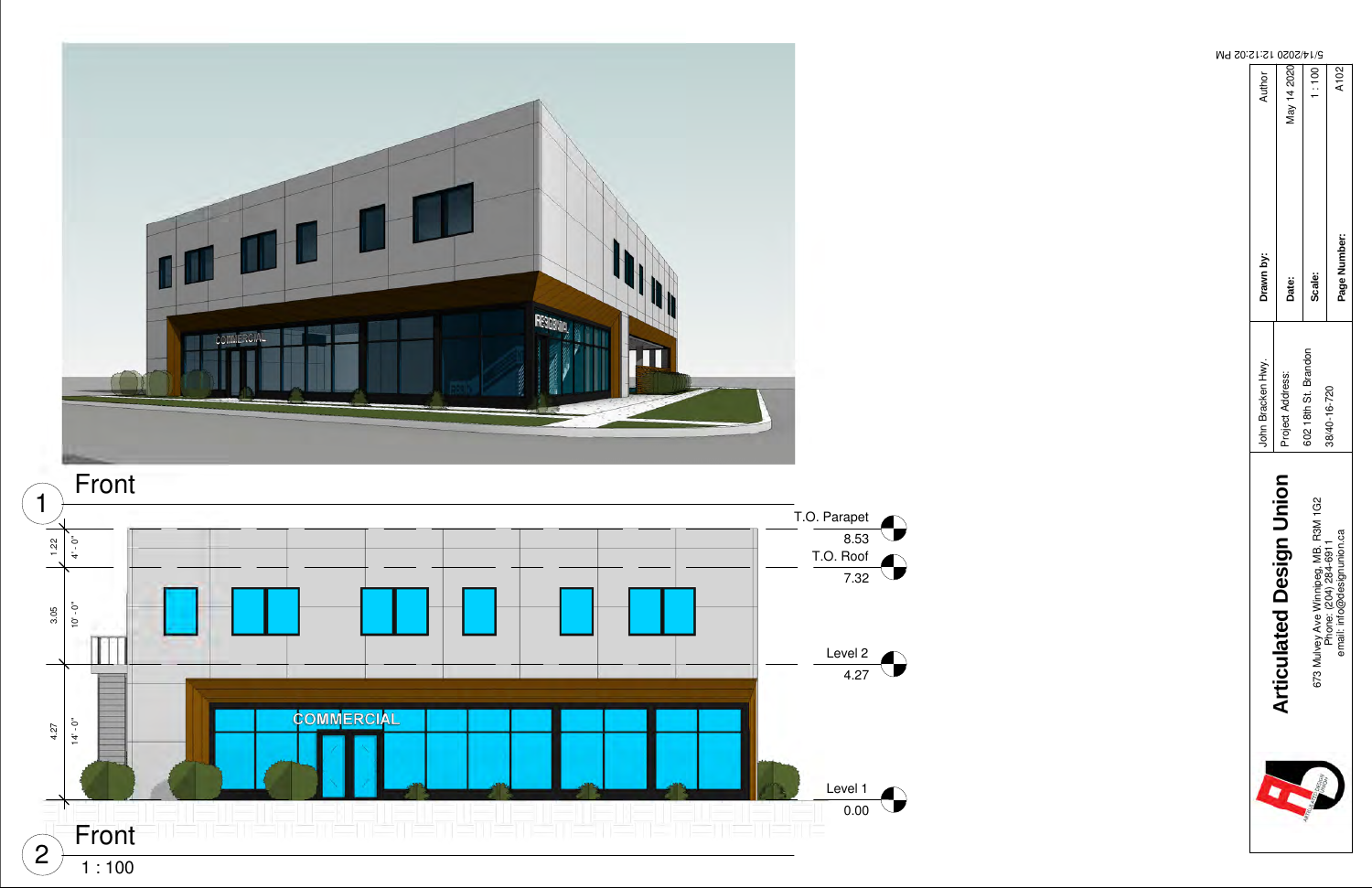

|                                                                                         |                                                                                                      | M9 20:21:21 0202/4/15 |                                 |                      |                                                                                             |
|-----------------------------------------------------------------------------------------|------------------------------------------------------------------------------------------------------|-----------------------|---------------------------------|----------------------|---------------------------------------------------------------------------------------------|
|                                                                                         |                                                                                                      | Σ                     | May 14 2020                     | 1:120                | A103                                                                                        |
| Enclosure<br>Garbage<br>3.05<br>$\frac{3.35}{2}$<br>Enclosure<br>$10' - 0''$<br>Garbage | Total Floor Area of 1st Floor: 263 square meters<br>Total Floor Area of 2nd Floor: 623 square meters | Drawn by:             | Date:                           | Scale:               | Page Number:                                                                                |
|                                                                                         |                                                                                                      |                       |                                 |                      |                                                                                             |
| Line of second floor above                                                              | Rear Public Lane.                                                                                    | Main Floor            | Project Address:                | 602 18th St. Brandon | 38/40-16-720                                                                                |
| በ5<br>3.35<br>3<br>$11' - 0''$<br>$\overline{0}$                                        |                                                                                                      |                       | <b>Articulated Design Union</b> |                      | 673 Mulvey Ave Winnipeg, MB. R3M 1G2<br>Phone: (204) 284-6911<br>emali: info@designunion.ca |
|                                                                                         |                                                                                                      |                       |                                 |                      |                                                                                             |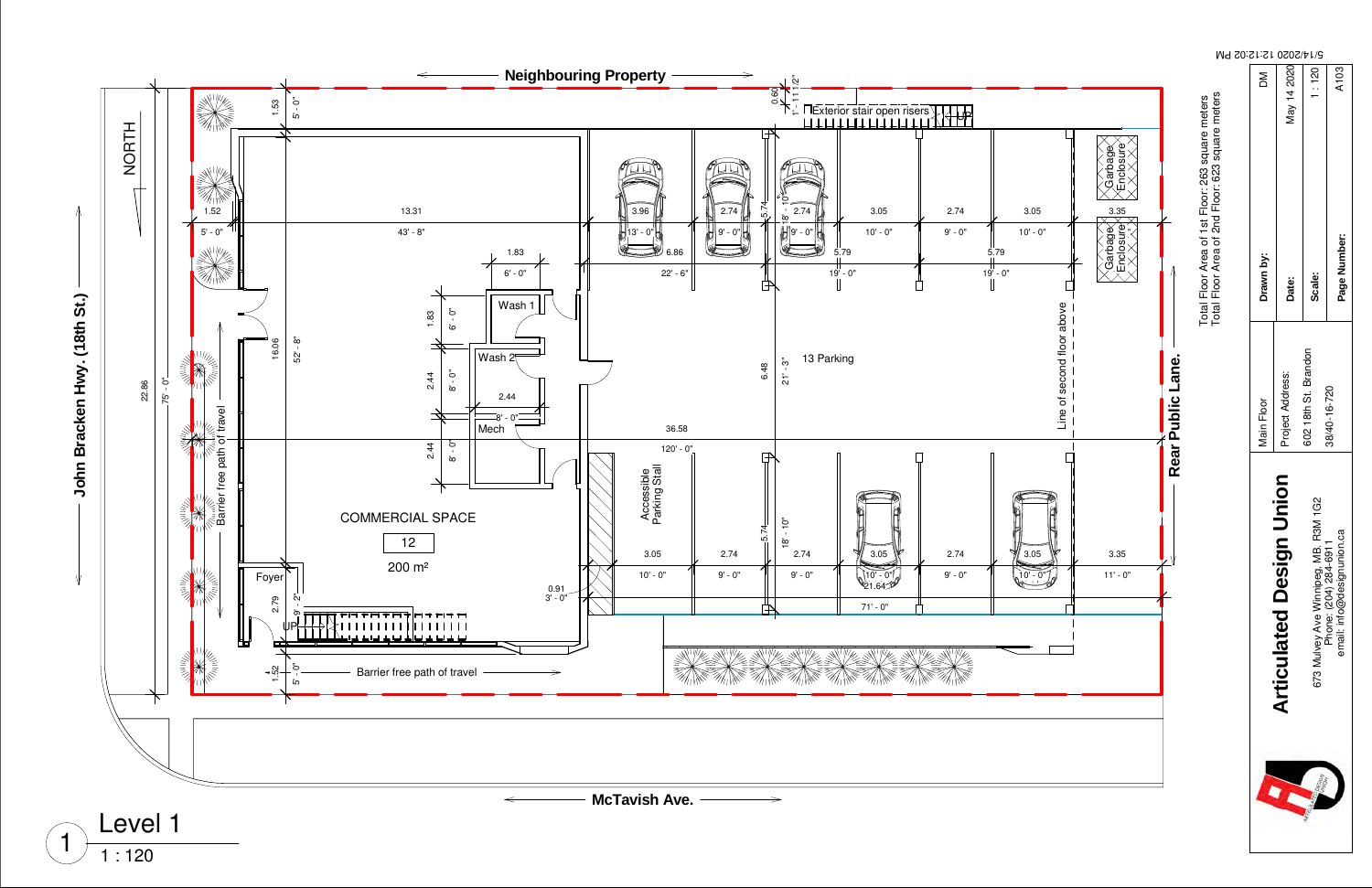